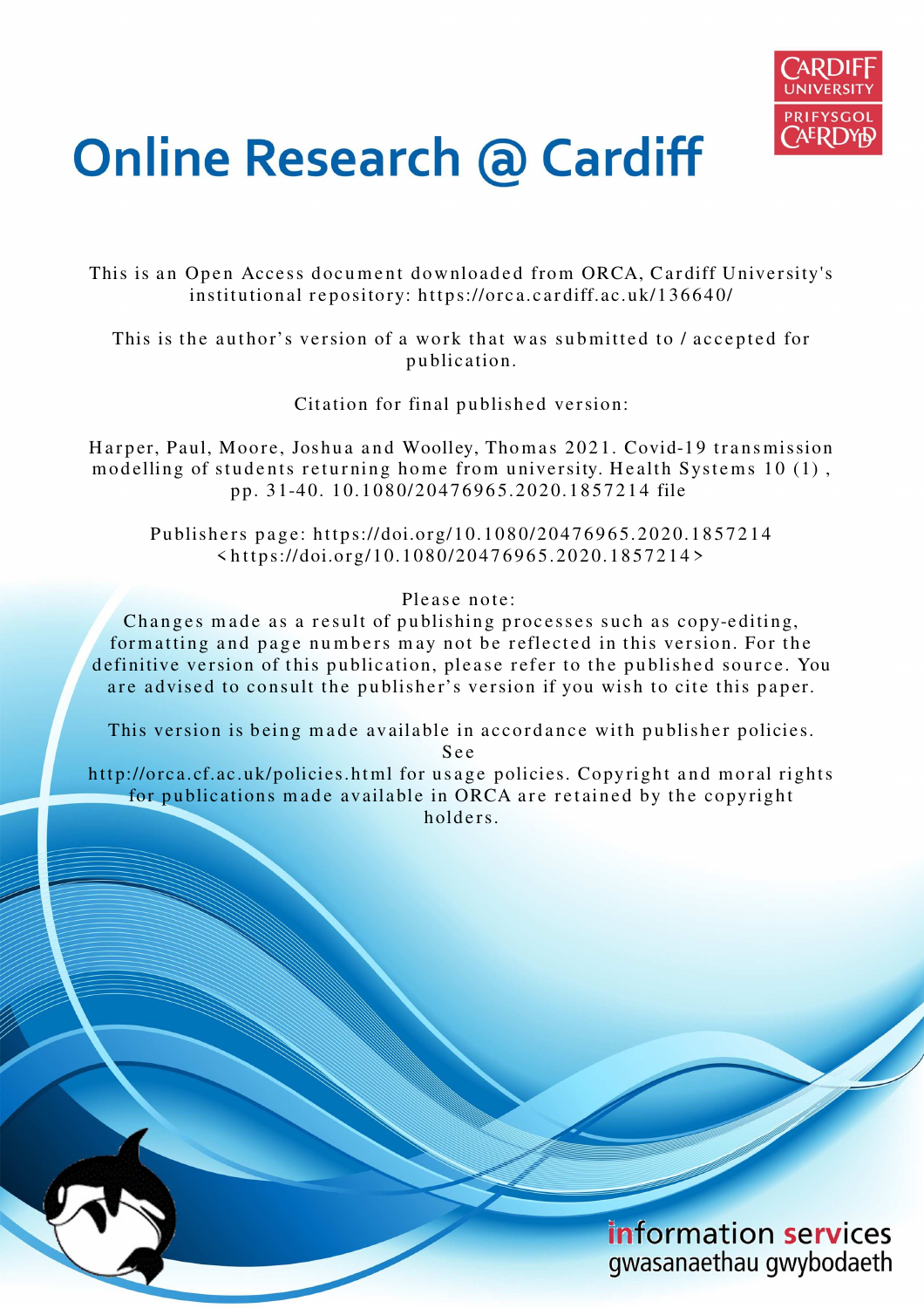## Covid-19 Transmission Modelling of Students Returning Home from University

Paul R. Harper, Joshua W. Moore, and Thomas E. Woolley

Cardiff School of Mathematics Cardiff University Senghennydd Road, Cardiff, CF24 4AG, United Kingdom

November 26, 2020

#### Abstract

We provide an open source model to estimate the number of secondary Covid-19 infections caused by potentially infectious students returning from university to private homes with other occupants. Using a Monte-Carlo method and data derived from UK sources, we predict that an infectious student would, on average, infect 0.94 other household members. Or, as a rule of thumb, each infected student would generate (just less than) one secondary within-household infection. The total number of secondary cases for all returning students is dependent on the virus prevalence within each student population at the time of their departure from campus back home. Although the proposed estimation method is general and robust, the results are sensitive to the input data. We provide Matlab code and a helpful online app (http://bit. ly/Secondary\_infections\_app) that can be used to estimate numbers of secondary infections based on local parameter values. This can be used worldwide to support policy making.

### 1 Introduction

SARS-CoV-2, otherwise known as Covid-19, or corona virus, has caused a global pandemic lasting throughout 2020 (Wang et al. 2020, Chahrour et al. 2020, Sahu 2020). Governments tried to stem the infection spread by imposing national lockdowns, resulting in many services, such as education, rapidly transitioning to online spaces (Rapanta et al. 2020).

Concerns had been raised (Yamey & Walensky 2020, Perez-Reche & Strachan 2020) about potential high rates of transmissions between university students as they were encouraged to return to campus, especially those living together in large capacity, close confinement, housing, such as university halls of residence. Indeed, many universities initially reported localised surges in infections (Teran et al. 2020) confirming indications that infections are more likely to occur due to contact with peers rather than across age bands (Laxminarayan et al. 2020).

It could been suggested that since young people (the typical age of a student) generally recover well from Covid-19 (WHO 2020) then allowing them to pass the disease rapidly between themselves is actually a good way of producing herd immunity, at least for their age group (Britton et al. 2020). However, questions regarding how long the immunity will last (Ripperger et al. 2020, Tan et al. 2020, Callow et al. 1990, Seow et al. 2020) coupled with suffering through the actual disease and the stress of missing coursework (Husky et al. 2020) leads this to be an unsympathetic plan of action.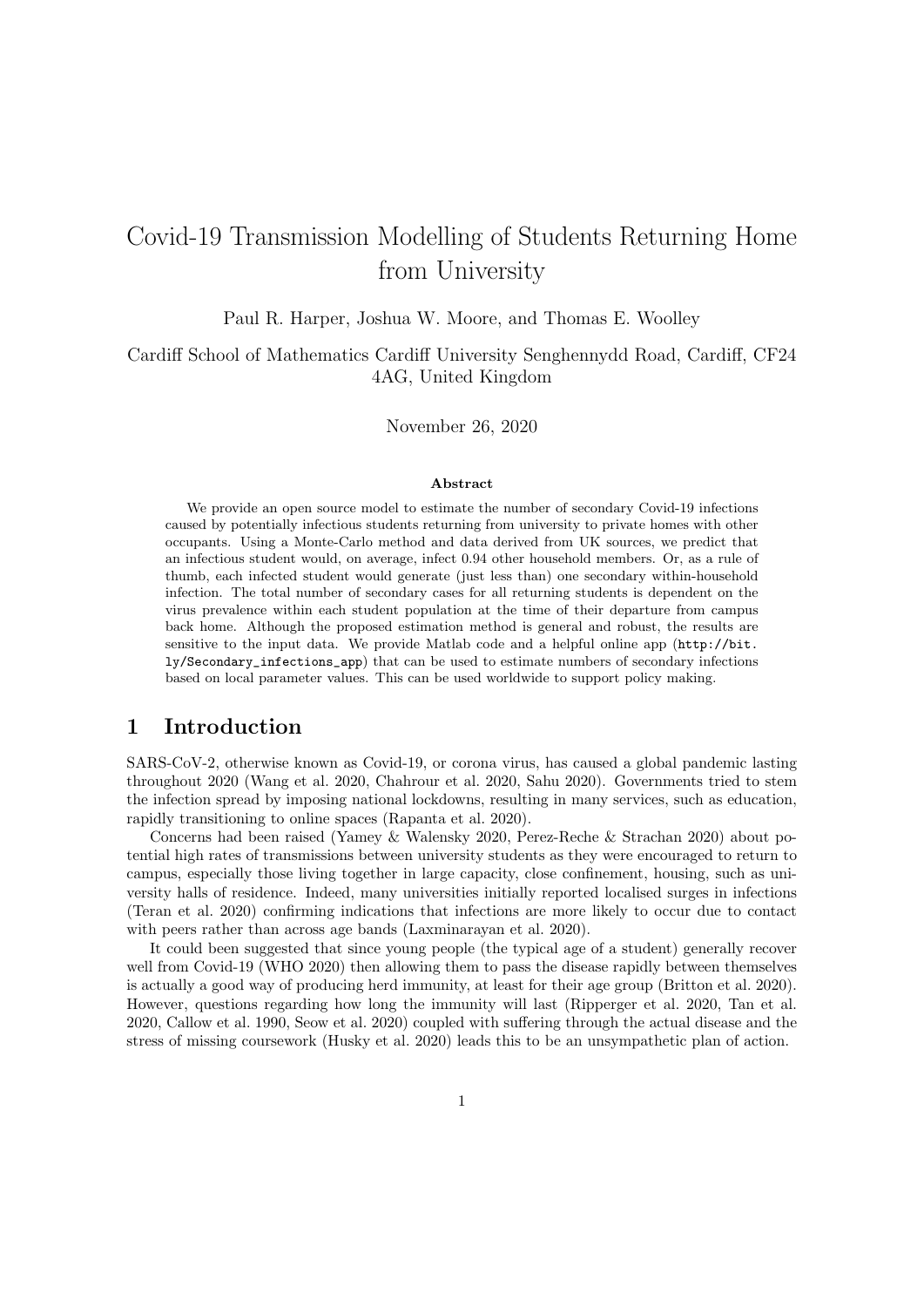Critically, even if herd immunity was possible in the university student body the students are going to return to their private domiciles at the end of term and pose a risk to everyone in their household. Although there has been a focus on modelling the future trajectories of an infection outbreak within a university (Christensen et al. 2020), our work explores an area that has seemingly not been previously considered: namely, what is the impact if students return home during lockdown, or at the end of term? Even if students are able to recover well, or even be asymptomatic, they can still be carriers (Laxminarayan et al. 2020). Thus, they can take the infection into a household that may contain other adults of different age groups  $(e.g.$  parents) that may not be expected to recover as well, particularly if they have an underlying long term illness. Further, this is a timely question to ask due to the winter holiday break being a major time for family gatherings resulting in a higher risk of extended contacts with cross-sectional age groups.

Due to the rapid, flexible and predictive nature of mathematical modelling, mathematicians, statisticians and operational researchers have been at the very heart of understanding the evolution of the pandemic  $(e,q)$ . Ferguson et al. (2020)) and ways to reduce the impact  $(e,q)$ . Currie et al. (2020)), leveraging a variety of different techniques including deterministic and stochastic differential equations (Ferguson et al. 2020), machine learning (Latif et al. 2020), simulation (Mahmood et al. 2020, Currie et al. 2020) and queueing theory (Zhigljavsky et al. 2020).

Our contribution is to apply Monte-Carlo theory to UK-based data and thereby estimate the number of secondary infections that will arise from university students returning home. Namely, we combine the prevalence of infection at university (in this case Cardiff University), with distributions of household size and probability of secondary infections, to predict the mean expected number of secondary infections, as well as 95% confidence intervals.

Although our results are based on UK data we provide the reader with Matlab code (Appendix A) and an online app (http://bit.ly/Secondary\_infections\_app) that not only reproduces our results, but can also be adapted by the reader to include data which is more accurate and/or specific to their location and needs. The full Matlab and app codes are kept in an online repository (http://bit.ly/secondary\_infections\_repo) and will be updated as required. The user's local data and subsequent results can be used to develop and evidence a university's strategy for dealing with an infected student body and their desire to return home for the holidays.

Our results have been presented to TAG (Task Advisory Group for Welsh Government Covid-19 response) and the Wales Higher Education Covid-19 Task and Finish Group, and was used to inform policy in relation to the two-week firebreak (lockdown) in Wales during the period 23 October - 8 November, 2020, when students were asked to remain at their university lodgings, rather than return home. The data has also been communicated across the governments of England, Scotland and Northern Ireland, so that it can inform the wider development of policy development of planning for the winter holidays and beyond.

Section 2 presents the fundamental equation that allows us to estimate the number of secondary infections that arise from infected students returning home. To extend beyond a single point estimate of the equation we introduce the Monte-Carlo algorithm in Section 2.1, which allows us to estimate the variability of our prediction. Critically, although the Monte-Carlo algorithm is a robust method for estimating such values our results do depend on statistics from various sources, thus, sections 2.2-2.4 are focused on presenting and evaluating this data. Our numerical codes and online app are discussed in Section 3, where we provide a brief manual for the online app, demonstrating its complete generality with regard to alternative input data. The resulting numerical predictions are presented in Section 4 and discussed in Section 5. Finally, we note in Section 5 the work presented is not only useful for predicting secondary infections that occur due to students journeying back home it can also be adapted to estimate the secondary infections that will initially arise when students return to university.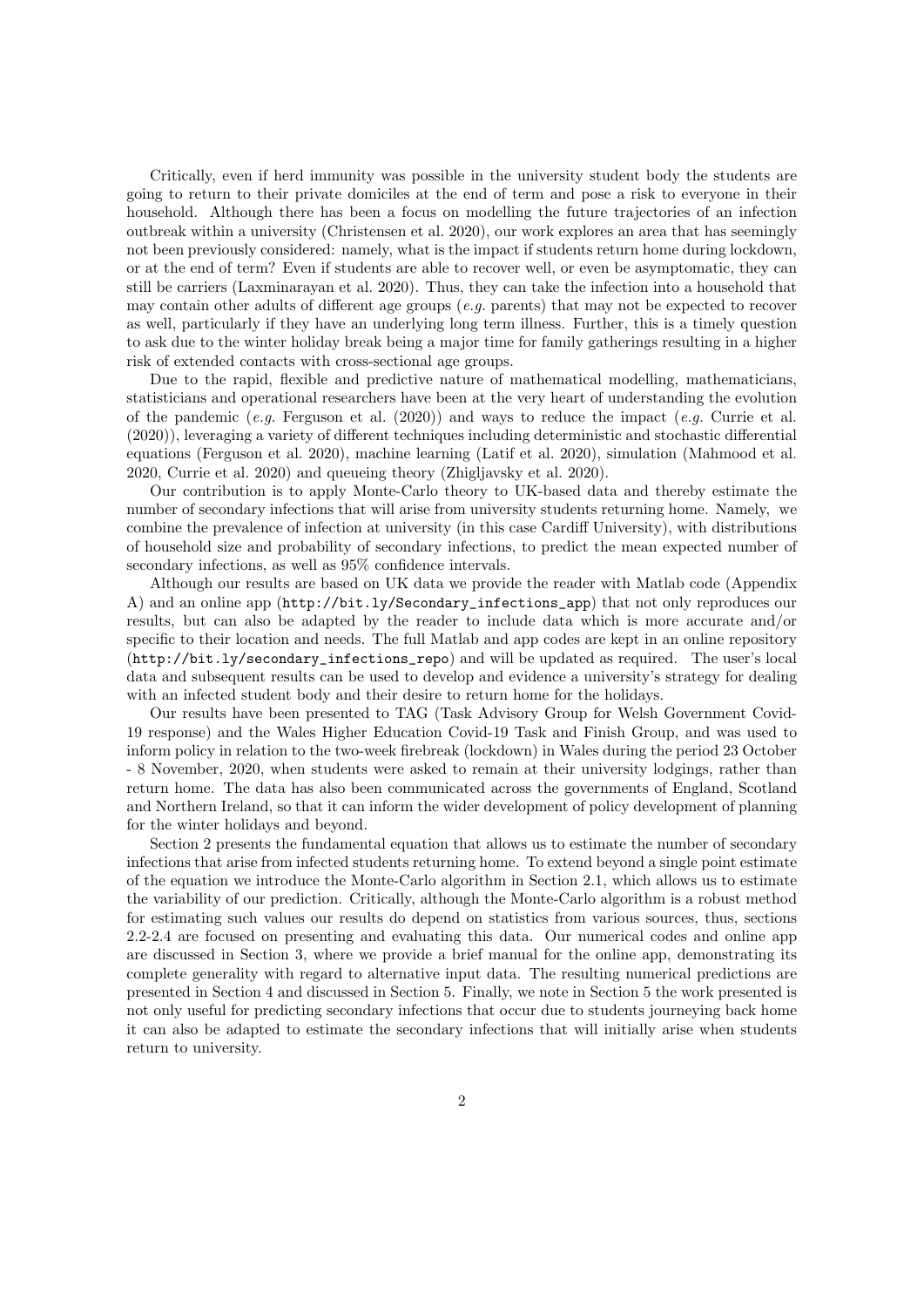### 2 Methods and data sources

We seek to define an equation that will provide a prediction of the number of secondary household infections arising from students returning home from university. Critically, our proposed equation is simple, thus, the reader will have a clear understanding of what information is required and how it is combined. Further, the equation combines parameters that are estimatable from known data. Thus, although we provide values, which are specifically useful for Welsh Government policy making, we provide an app and adaptable code that can be used with data that is more current and more localised to a user's requirements.

To generate our proposed equation we first define a number of variables. Specifically, we define:

- $\bullet$  I to be the prevalence of the virus in the student body. Specifically, this is the percentage probability that an individual student has Covid-19 and is infectious. In this study this is as a control parameter, which is informed by data from (ONS 2020, Cardiff University 2020). See Section 2.2.
- S to be the probability of a secondary transmission to another member of the household. This is a continuous random variable, assumed to be normally distributed. The mean and standard deviation is informed by data from (Lopez Bernal et al. 2020). See Section 2.3.
- $\bullet$  H to be the number of occupants in a household, other than the student themselves. This is a discrete random variable whose distribution is informed by (Welsh Government 2020). See Section 2.4.
- $N$  to be the total number of students returning back home from campus. Here, we take  $N = 1000$ , so the results can be stated "per thousand students".

The total number of additional (secondary) household infections, T, is thus calculated by:

$$
T = \underbrace{\frac{I}{100} \times N}_{\text{Expected number}} \times \underbrace{S \times H}_{\text{Probability of secondary}\\\text{of infected}\\\text{students}} \quad \underbrace{\text{Secondary}}_{\text{infected}\\\text{household}} \quad . \tag{1}
$$

Although using the average values of S and H would provide a "rule of thumb" measure for  $T$ . we have decided to extend this investigation and use a Monte-Carlo approach to sample from the specified distributions of S and H (Landau & Binder 2014). Not only does this method allow us to capture the stochastic nature of virus transmission, but equally, it will provide us with error bounds on the number of predicted secondary infections.

#### 2.1 Monte-Carlo algorithm

Monte-Carlo algorithms are used in a wide variety of fields such as: quantum mechanics, statistical physics, telecommunications, transportation, biology and medicine (Landau & Binder 2014, Rubinstein & Kroese 2016, Fishman 2013, Manly 2006). The strength of the Monte-Carlo approach lies in its ability to forecast not just an estimate for the mean of the value that is being calculated, but provide error bounds around this estimate, providing the user with confidence intervals as to their uncertainty.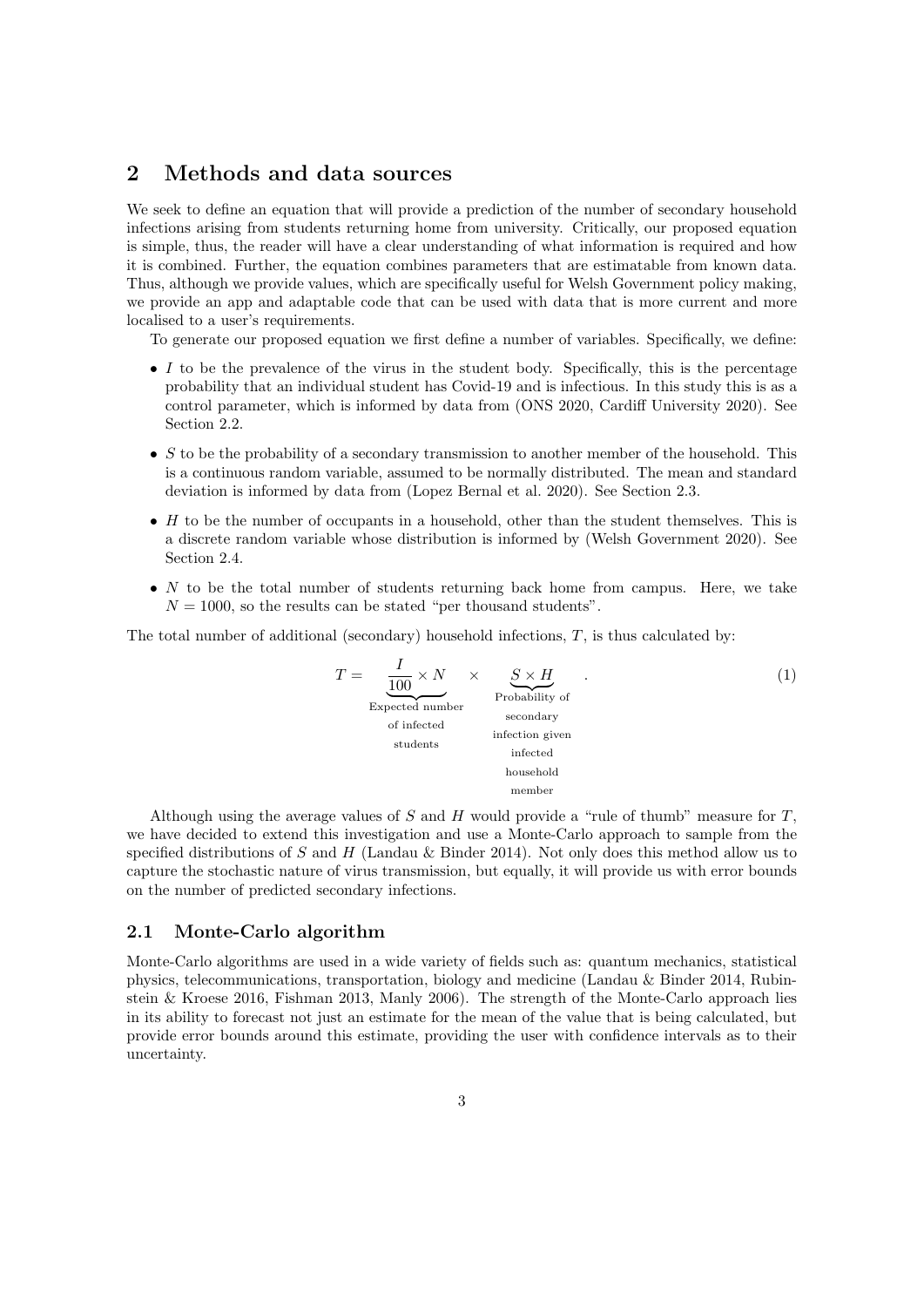Monte-Carlo algorithms are particularly applicable to our question as we can take advantage of the distribution information that is provided, rather than just the mean values. For example, if we ignore the single person households then the data in Section 2.4 suggests that the mean household size is approximately 3.4 people. So, on average, there are approximately 2.4 other people in the household that an infected student could infect. Such a simple description of household size is problematic though, since it takes the discrete size of a household and makes it a continuum, which does not make sense for an individual household.

Further, the single point estimate does not provide a sense of the spread of data. Namely, even though two data sets may have the same mean value a data set with a high variance may be less reliable than a data set with a small variance. Thus, the Monte-Carlo approach combines the uncertainty of the input data and provides a measure of uncertainty in the output.

The central idea of the Monte-Carlo algorithm is to sample many times (specifically  $N$  times) from the household size and secondary infection probability distributions to generate approximations for  $H_k$  and  $S_k$   $k = 1, ..., N$ , respectively. This removes the problem of assuming continuous mean values for discrete distributions and allows us to predict the variability through considering the variance of the N simulated values.

We present a general method for sampling from these distributions, which can be coded up in a users' language of choice. Alternatively, we provide a full working Matlab code in Appendix A, or for those who want a quick result without resorting to coding we offer an online app, which can be accessed at http://bit.ly/Secondary\_infections\_app.

The household size probabilities form a discrete distribution. Specifically, we define  $p_i$  to be the probability of there being  $1 \leq i \leq n$  people in the household other than the student. For clarity, we explicitly state that  $p_i$  would be the proportion of households containing  $i + 1$  people, *i.e.* the infected student and the *i* 'other' members of the household. We note that in our current case  $n = 5$ .

To sample from this distribution we generate a uniformly distributed random number,  $r$  and the susceptible household size, is defined to be  $j$  such that

$$
\sum_{i=1}^{j-1} p_i < r \le \sum_{i=1}^j p_i,\tag{2}
$$

where we note that  $p_0 = 0$  because we are only considering the cases where students are returning to households containing potential susceptible people. This will lead to a small over estimate as we are ignoring any student who lives on their own outside of term time, however, we assume such cases are in a small minority. Finally, we denote  $H_k = i$  to be the kth family size.

From the data on secondary infections (Lopez Bernal et al. 2020) we are supplied with the mean probability of secondary infection,  $\mu_i$ , and 95% confidence intervals for households of size  $i =$ 2, 3, . . . , 6. We assume that the probability is Normally distributed and convert the 95% confidence interval back into a standard deviation,  $\sigma_i$ . We then sample N times from these Normal distributions,  $\mathcal{N}(\mu_i, \sigma_i^2)$ , for each family size, *i*, capping the probability at zero and one. Finally, we denote  $S_k(i)$ to be this sampled value, *i.e.* the kth probability of secondary infection in a household of size  $i$ .

Finally, we simulate N Bernoulli trials with probability of "success" given by  $I/100$  and defining  $I_k = 1$  if the simulation is "succesful" and  $I_k = 0$  if not. Here,  $I_k$  is acting as an indicator variable that the kth household is home to an infected student.

The total number of secondary infected cases is then given by

$$
T = \sum_{k=1}^{N} I_k S_k (H_K) H_k.
$$
\n(3)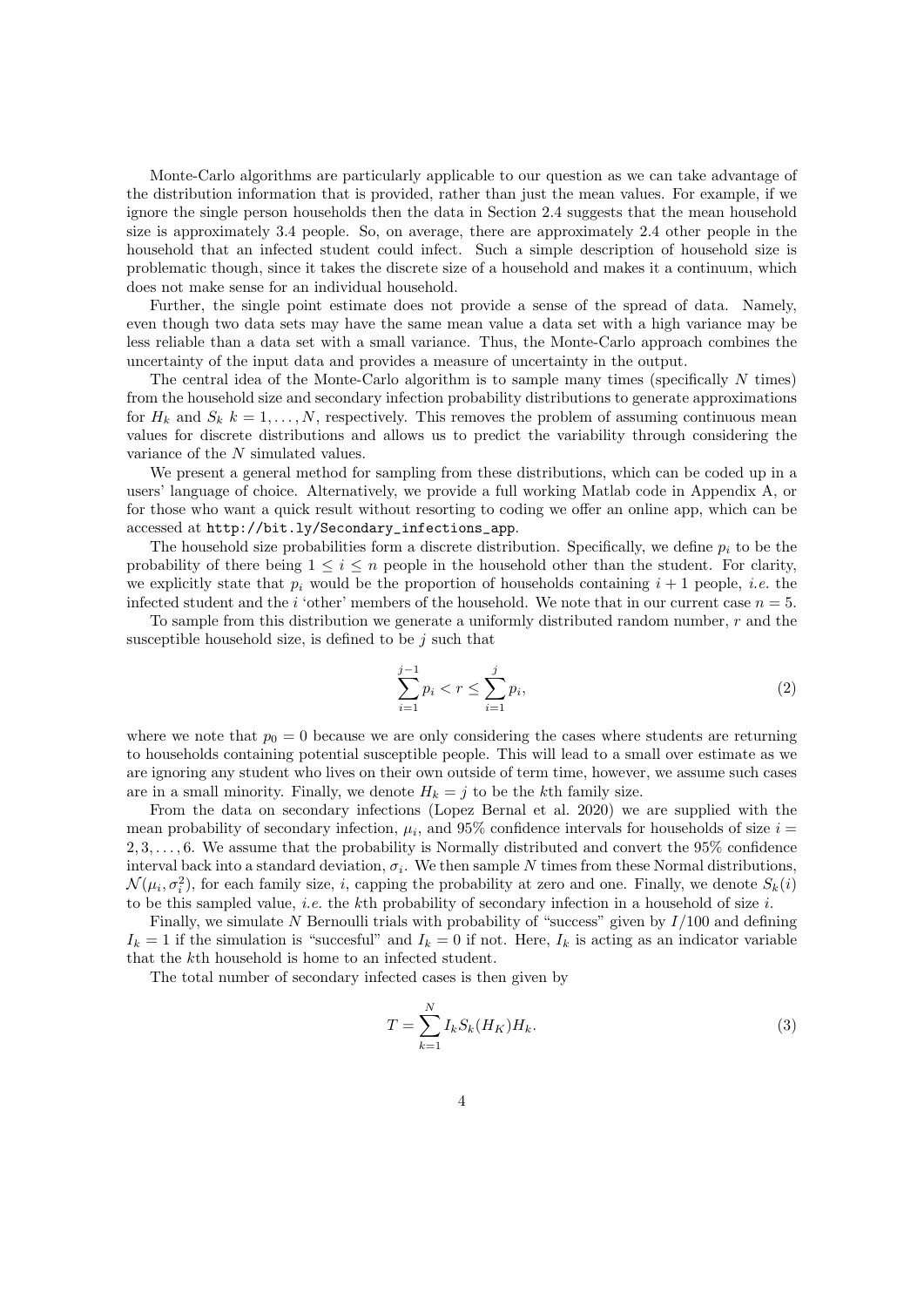The above procedure can be repeated as many times as required to resolve the statistics to any required accuracy. Further, it can be observed that in the case where we collapse the distributions onto their mean values equation (3) simplifies to equation (1).

#### 2.2 Probability that an individual student has Covid-19 and is infectious when returning home, I

Obtaining an accurate value of  $I$  is problematic due to it evolving over time and varying across the UK. Specifically,  $I$  is influenced by many factors, such as local and national lockdown measures and adherence to social distancing. To include such variance we present the total number of new infections,  $T$ , for a range of different values of  $I$  that reflect a range of localised prevalences possible at the time of departure (when students return home).

Recent ONS data (ONS 2020) suggests that for the age band 12-24,  $I = 1.5\%$  *i.e.* 1.5% of those in that age category are infected. However, case data from Cardiff University's asymptomatic testing service (Cardiff University 2020) indicated that the underlying rate may have been as high as  $I = 15\%$  (w/c 10th October 2020) but at the time of writing the rate has dropped to well under  $I = 5\%$ . To encompass this range we use  $I \in \{0.5, 1.5, 5, 10, 15\}.$ 

#### 2.3 Secondary transmission probabilities, S

Several publications, for example (Wu et al. 2020, Rosenberg et al. 2020, Lewis et al. 2020) have reported estimates for S. We have used those in a more recent UK-wide study (Lopez Bernal et al. 2020) given the UK context and that, reassuringly, the estimate is broadly in-line with other studies. Overall, the authors report the probability of a secondary infection  $S = 0.37$  i.e. 37% (95% CI 31-43%). In this Monte-Carlo study we use the more detailed information from (Lopez Bernal et al. 2020), where the authors are able to differentiate values of S by household size. The data set can be found in Table 1.

| Household size | Probability of secondary in-<br>fection with 95% confidence |
|----------------|-------------------------------------------------------------|
|                | interval                                                    |
| 2              | $0.49$ $(0.37 - 0.60)$                                      |
| 3              | $0.41$ $(0.29 - 0.52)$                                      |
|                | $0.32$ $(0.22 - 0.42)$                                      |
| > 5            | $0.25$ $(0.14 - 0.36)$                                      |

Table 1: Probability of secondary infections occurring in households of different sizes. Adapted from Lopez Bernal et al. (2020).

We note that in households of size 2,  $S = 0.49$  (95% CI 0.37 – 0.61) i.e. a Covid-19 positive student has, on average, a 49% chance of making the other occupant infected. However, for houses with 5 or more occupants, this reduces to  $S = 0.25$  (25%) for each occupant. It is unexpected that the probability should decrease with an increased household size. To account for this, we suggest that this may be an actual result that shows that larger households are more likely to be more cautious in their interactions. Alternatively, this may simply be a problem with the low number of recordings in the data. Namely, Covid-19 is, thankfully, rare and household sizes  $\geq 5$  are also rare (see Section 2.4), thus the  $S = 0.25$  value is derived from only ~ 30 reported cases of secondary infections occurring in such households.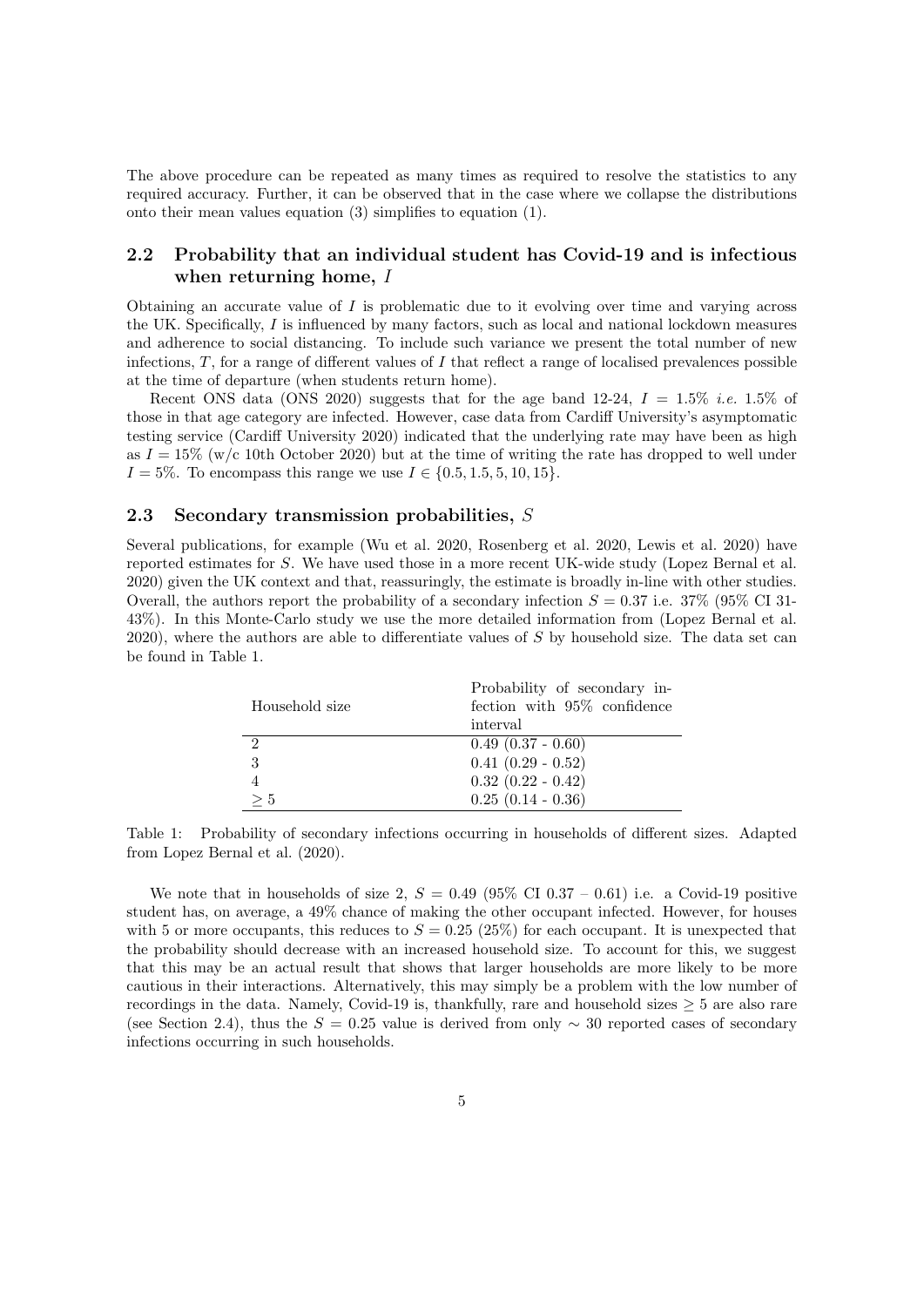#### 2.4 Household size, H

Data on the number and proportion of households in Wales containing at least one student (2019) has been provided by Economic and Labour Market Statistics, Welsh Government, and is summarised below. The average household size can be calculated to be 3.2 people, however, we use the full distribution provided by the data in the Monte-Carlo simulation, as described in Section 2.1. Specifically, each household size is linked to different values of the probability of secondary transmissions, S.

| Number of people (including)<br>students) in a household | Number of households with at<br>least one student | Proportion of all households<br>containing at least one stu-<br>dent $(\%)$ |
|----------------------------------------------------------|---------------------------------------------------|-----------------------------------------------------------------------------|
|                                                          | 8,300                                             | 8.3                                                                         |
| $\overline{2}$                                           | 22,000                                            | 22.1                                                                        |
| 3                                                        | 27,600                                            | 27.6                                                                        |
| $\overline{4}$                                           | 27,700                                            | 27.7                                                                        |
| $\overline{5}$                                           | 10,100                                            | 10.1                                                                        |
| $6+$                                                     | 4,300                                             | 4.3                                                                         |
| Total                                                    | 99,900                                            | 100                                                                         |

Table 2: Number and proportion of households in Wales containing at least one Higher Education student by household size. Source: Welsh Government analysis of the Annual Population Survey, 2019 (Welsh Government 2020).

## 3 Codes and app

Alongside the Matlab code in Appendix A that can be used to reproduce our results, as well as be adapted to a user's specific data set, we have also developed an online app, which can be found at http://bit.ly/Secondary\_infections\_app, for ease of use. Full Matlab and app codes will be kept in an online repository, http://bit.ly/secondary\_infections\_repo.

Figure 1 illustrates the user interface. The top contains a table of values which can be edited by the user. The values in the table must all be positive and less than one. Further, the sum of the probabilities along the top 'household' row, must sum to less than one. Next the sliders on the left are set to the chosen number of students to be simulated, N, and the chosen prevalence rate, I.

Once these values are set, the 'Run' button below the table on the right should be clicked and after a few seconds of simulation the results table will be filled with predicted results. Namely, the top row corresponds to the user's chosen prevalence rate and presents the mean number of secondary infections, as well as the 95% confidence intervals for the prevalence rates. The rows below this present the prevalence rates for  $I \in \{0.5, 1.5, 5.0, 10.0, 15.0\}$ , which are used to compare with the results presented in this paper.

## 4 Results

Every time we sample from the probability distributions defined by the data, we generate a single sample of T. Some values of T will be more common than others because some values of S and H are more common than others (see sections 2.3 and 2.4). Creating a histogram of these samples elucidates which values of T are most common and how they are spread over their possible values.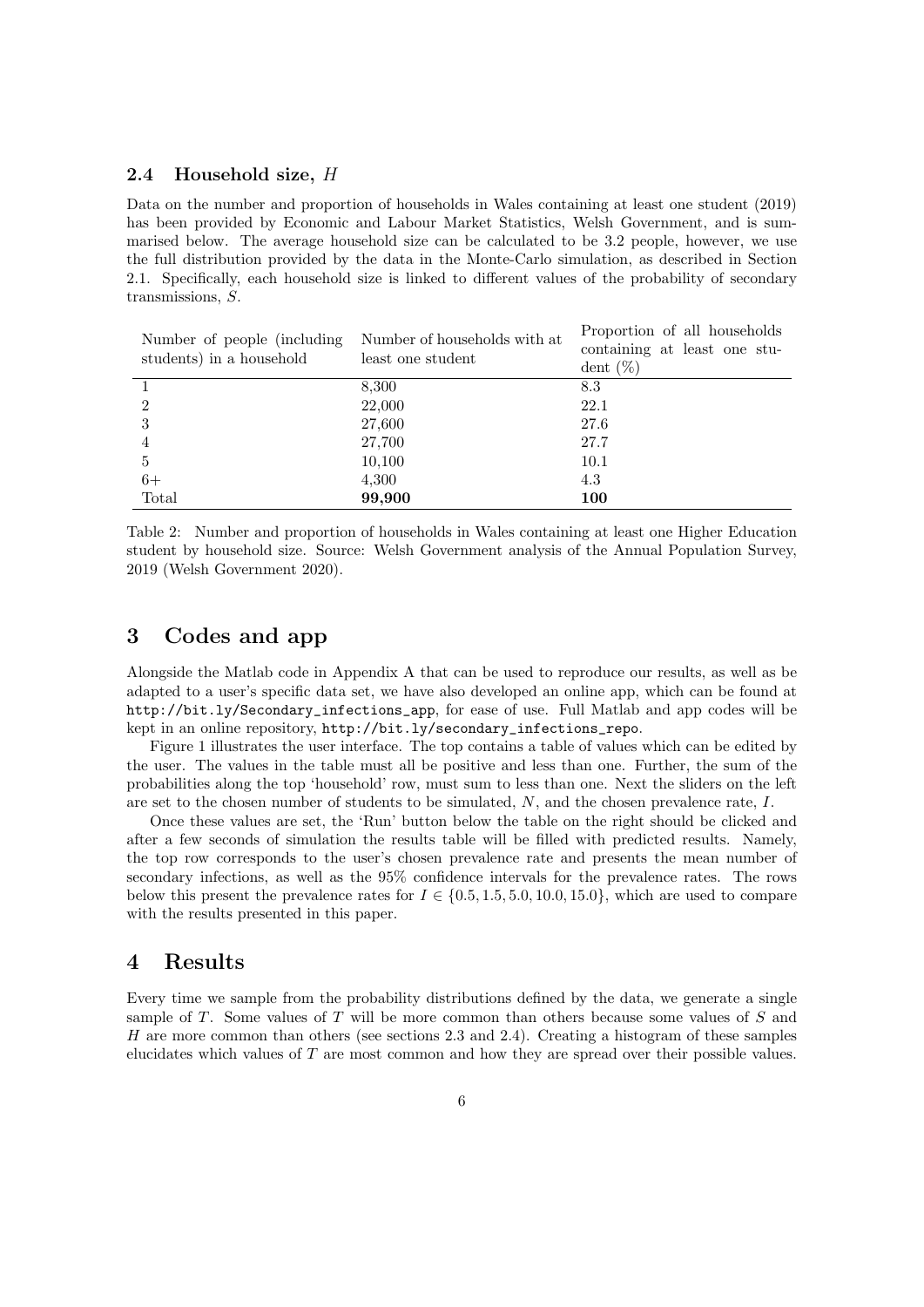

Figure 1: Online app interface. The app can be found at http://bit.ly/Secondary\_infections\_ app.

From these histograms we are able to estimate the mean value and accompanying 95% confidence intervals of T.

Critically, quoting only the mean and 95% confidence interval statistics suggests that we are assuming that our underlying distribution is Gaussian, or Normal. To help the reader understand how good this assumption is we fit a Gaussian distribution to the sampled data. A good fit between curve and histogram means that the data is closer to being Normally distributed and, thus, our statistics will provide a better estimate for the data spread.

Figure 2 presents histograms of  $10^4$  Monte-Carlo stochastic trials calculating T from equation (3), for varying prevalence rates. Specifically, figures  $2(a)-2(e)$  represent prevalence levels of  $I = 0.5\%$ , 1.5%, 5%, 10% and 15%, respectively. Due to the central limit theorem, the assumption that the final distribution is Gaussian is more applicable to the simulations with higher prevalence rates, *i.e.* when more people are infected. However, even in the low prevalence case of  $I = 0.5\%$  the Gaussian fit is easily within the error tolerances of the data we have.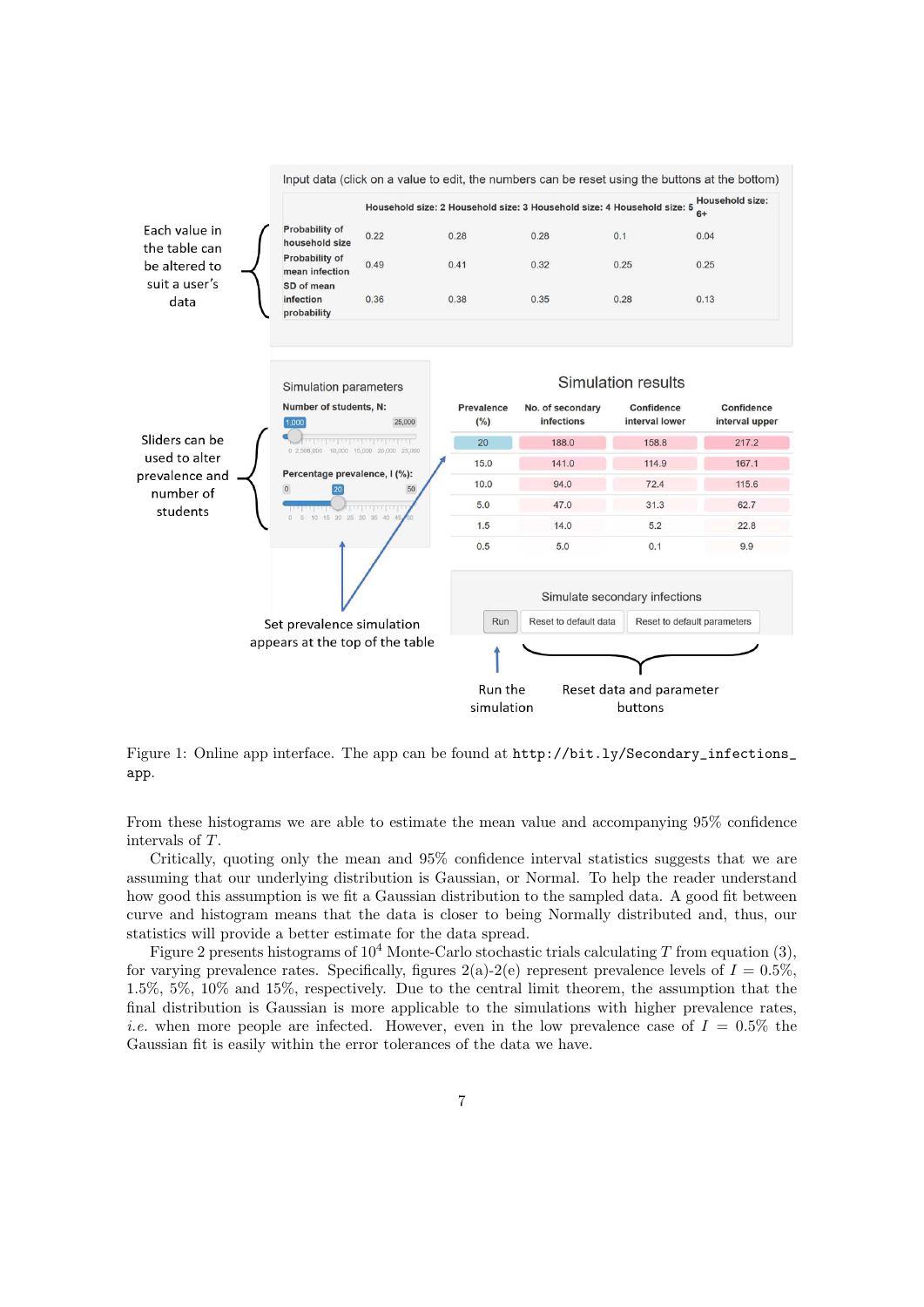

Figure 2: Histogram and data fit representing the variability over  $10^4$  Monte-Carlo simulations. The blue histogram is the simulated data, the red dashed line is the fit of a normal distribution. Note that we are plotting the probability density, but since each column is one person wide the  $y$  values can be interpreted as a probability. The prevalence,  $I$ , is noted below each figure.

Estimates for the mean value of T, over the different I values, as well as  $95\%$  confidence intervals can be derived from these distributions and are collected in Table 3. Results are displayed for a value of 'per 1000 students' *i.e.*  $N = 1000$ .

Considering the average number of secondary cases, we notice that a rough 'rule of thumb' for the expected number of secondary infections is each infected student will create just less than one further new case. For example, for a prevalence rate of 15% we would expect approximately  $1000 \times 0.15 = 150$  secondary cases, which is within the error bounds for the simulated value of 141 secondary cases. Moreover, dividing each of the mean  $T$  values by the corresponding prevalences,  $I$ , and student population, N, provides a consistent probability of secondary infection (given an infected student) of  $H \times S \approx 0.94$  (95% CI 0.69 – 1.19). Since  $p \approx 1$  this justifies our observation. Finally, considering equation (1) and using the mean vales from the literature we find that  $T \approx 0.9$ IN, which again justifies the observation that each student infects just less than one other household member, on average.

Until now, we have quoted the number of new cases per 1,000 students. However, using the average value of secondary infections to be 0.94 times the number of infected students, we can expand this out to the entire student population of Wales. Specifically, it is estimated that there are 99,900 households in Wales that contain at least one student in Higher Education. Although we do not readily have access to data on how many of these students live at home, versus those that live away and will return home for the holidays we can take the 99,900 as an upper bound. Thus,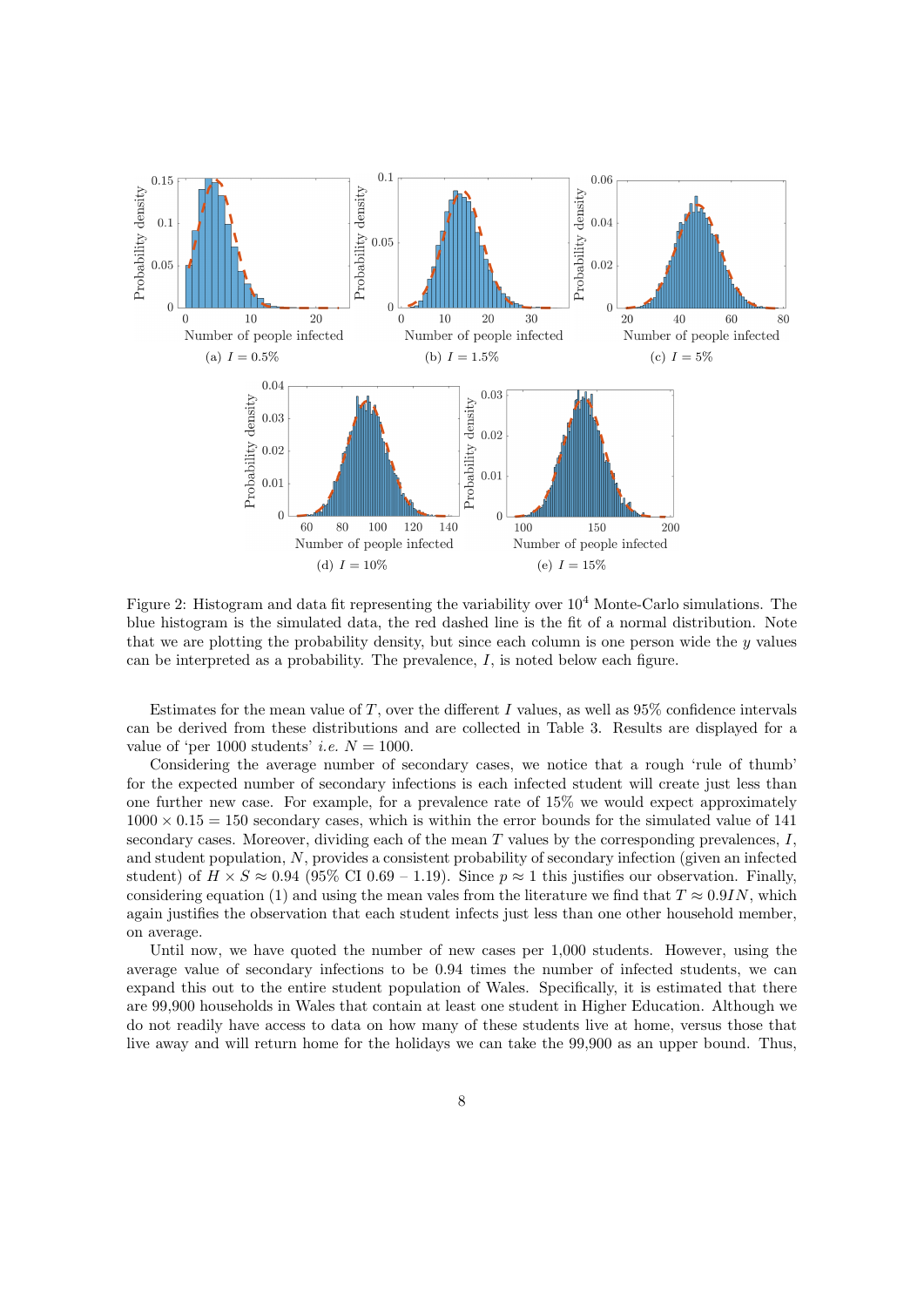| Student infection rate, $I(\%)$ | Average number of new (sec-<br>ondary) cases, $T$ (per 1000<br>students) with 95% confidence |
|---------------------------------|----------------------------------------------------------------------------------------------|
|                                 | interval                                                                                     |
| 0.5                             | $4.7(0 - 9.8)$                                                                               |
| 1.5                             | $14.1 (5.3 - 22.3)$                                                                          |
| 5                               | $47.0$ $(31.1 - 62.9)$                                                                       |
| 10                              | $94.1 (71.9 - 116.5)$                                                                        |
| 15                              | $141.0 (114.1 - 167.9)$                                                                      |

Table 3: Mean average number of cases expected for varying levels of virus prevalence. Results based on  $10^4$  repeated simulations of 1000 students.

from our results we would expect approximately 4,670 (at a  $I = 5\%$  infection level), or 1,409 (at  $a I = 1.5\%$  infection level), new cases stemming from secondary infections from students returning home. Extending this to the entire UK, where there is the potential for movement of over 1 million students for the winter vacation, even at a modest 1% infection level (meaning 10 in 1,000 students are infected, perhaps many of them without symptoms at the time of travel) that would equate to 9,400 new secondary household cases across the entire country.

One also has to be mindful of household compositions and thus not just consider the total number of secondary cases, but who the students live with. From Welsh data (Welsh Government 2020) we know that 52.9% of all student households contain at least one other person with a diagnosed longterm illness. Such people are at greater risk of hospitalisation. Thus, for example from the additional 4,670 cases calculated above (at a 5% infection rate), 2,470 of these cases would be in those with a diagnosed long-term illness.

#### 5 Discussion

Universities cannot influence the makeup of a household. Equally, their influence on secondary infection rates in minimal. However, one potential suggestion is that universities could start their own media campaigns aimed at students' households. For example they could send leaflets to a student's registered home address that explains the risks that the household will face and steps that they can do to minimise their risk.

The only term within a university's power to practically control is the prevalence of the virus in the student body, I. Critically, with the insight that every infected student that is allowed to leave is expected to infect at least one other person, it is imperative that plans are made to reduce  $I$  to as sustainably low as possible, as quickly as possible.

#### 5.1 Limitations

Critically, this work only accounts for transmissions and subsequent cases that might occur within a student's household. We do not consider transmission to the wider home communities in which the students live. Further, we do not include the journey home, which may give rise to a larger number of cases, particularly if public transport is taken. Thus, our numbers are a lower bound on the likely impact of transmissions and new cases. Furthemore, this work does not account for secondary cases, whereby students are infected by other members of their household.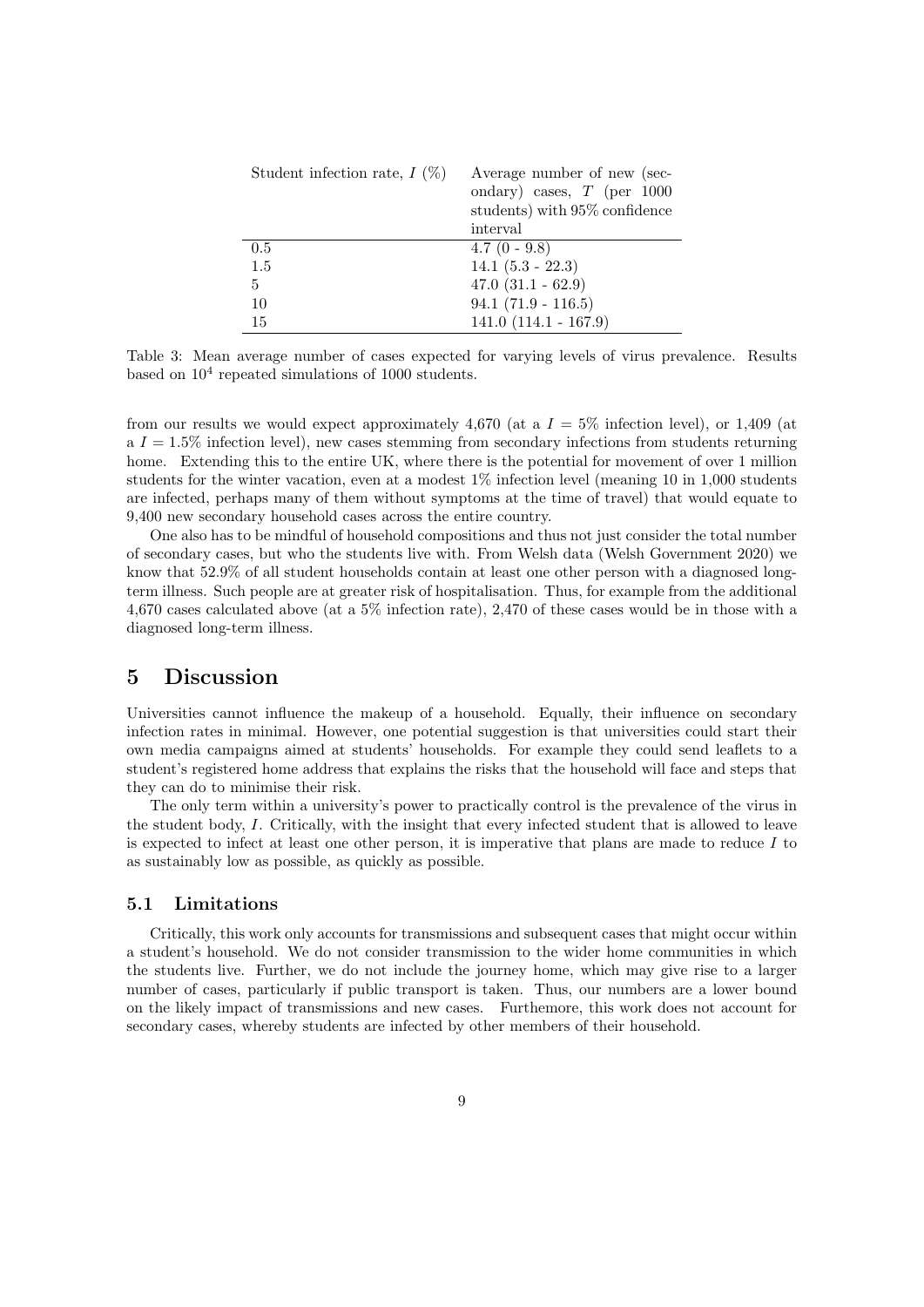The accuracy of our data must be considered. Namely, the data we have used is either based on Cardiff University asymptomatic testing, Welsh Government analysis, or "FF100" (first few hundred) cases UK data. Thus, even if we can be confident in providing predictions for Welsh universities we urge the reader to rerun our simulations with their own data, which can be achieved using the Matlab code, or online app. The code and app are quick to run with a focus on accessibility so that a user can rapidly change the input probabilities to suit their data.

#### 5.2 Impact

Our work has already helped to influence government policy in relation to the firebreak (lockdown) in Wales during the period 23 October to 8 November 2020. Our model was used to assess the potential impact of individual, collective or institutional decisions for students to return from their halls of residence to their permanent home addresses. The analysis revealed that many of the students that would be affected live in multi-generational households and as a consequence this type of migration would expose older people living at the students' home address to a higher level of risk of infection, ill-health and possible hospitalisation. Our analysis was considered by the Welsh Government's Technical Advisory Group (TAG) and Higher Education Task and Finish Group dealing with Covid-19. On the basis of a consideration of the results of this work, Huw Morris (Director, Skills, Higher Education and Lifelong Learning, Welsh Government) confirmed that it was decided that there was evidence that encouraging students to return to their permanent home address from university residences would create greater risks than encouraging students to remain located close to their university of study.

Welsh Government also used our work for helping to evolve policy on the forthcoming winter vacation. Although the indicative levels of secondary infections are potentially very large, multiple strategies can be adopted to help reduce the number of students taking Covid-19 home. These include strongly advising students not to mix in the days leading up to departure, implementing staggered departure times and facilitating mass testing of students before they head home. Welsh universities have now been asked by Education Minister Kirsty Williams, to where possible put teaching online from December 8 to allow time for students to be tested prior to departure. This decision and the reasoning behind it, including the determined numbers of secondary cases from our findings, was communicated to colleagues in the English Government, Scottish Government and Northern Ireland Executive and informed the wider development of policy in this area across the UK.

#### 5.3 Future work

Currently our equation can be used to produce the number of secondary infections that arise from students returning home. However, the equation elements can easily be redefined to provide estimates for secondary cases initially arising from students returning to university after the holidays. In this case, I would become the prevalence in the student's community. This could either be taken as a UK-wide estimate, or a local estimate, depending on the specificity of data available. N can once again be varied, or set to 1,000, depending on the case of interest.

The household size,  $H$ , would have to be redefined. To what would be a difficult choice, but as one potential candidate there is the idea of "kitchen group" in Cardiff University's halls of residence. Specifically, student rooms are spaced such that each kitchen is expected to be used by around 6 students. This would need to be combined with data on term time household sizes for those students who do not live in university accommodation.

Finally, defining the secondary probability distribution,  $S$ , is dependent of defining  $H$  appropriately. Alternatively, mathematical models, such as those discussed in Section 1, could be used to supplement our knowledge of  $S$  in the case that we do not have the appropriate statistics. Namely,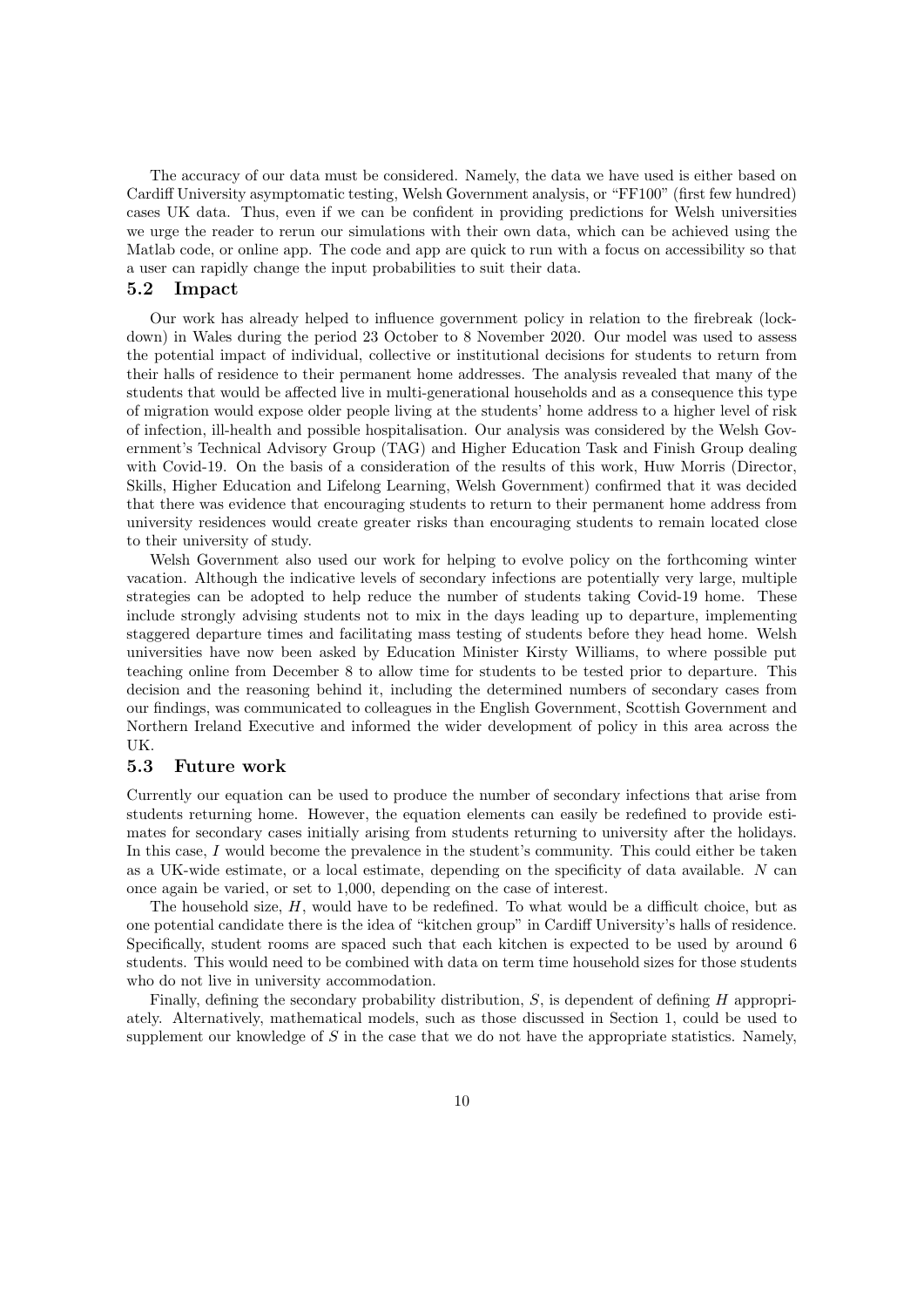assuming some general, simple dynamics of student interactions, we could use ordinary differential equations to generate an effective reproduction number (Delamater et al. 2019, Ferguson et al. 2020).

Critically, it should be noted that altering the equation is this way would only provide an estimate for the initial number of secondary cases. Once an infection takes hold dynamical systems modelling would be needed to account for transmission to tertiary cases and beyond.

## 6 Strategies

It is our hope that these findings inform the discussion on allowing students to travel back home safely over the Christmas period. Specifically, we now provide a range of suggested strategies and present their positive and negative aspects.

If infection rates are very low then secondary infection rates will also be low, thus, a university could attempt not to put any leaving restrictions in place. However, this does depend on predicting what infection rates may be in December, which is difficult. Equally, this strategy is not robust as it only requires a sudden outbreak in a hall of residence, for example, for the strategy to fail, resulting in many students having to self-isolate and thus not return home for Christmas. Or, more problematically, the students decide to return home in spite of the sudden outbreak and risk high numbers of secondary transmissions. Moreover even if prevalence rates are low, any asymptomatic student returning home is a threat to any vulnerable household occupants. Thus, if no student facing strategy is to be implemented we strongly advise key messaging to households, which might help raise awareness of risks of secondary household transmissions, especially for those living with vulnerable people.

Such a non-strategy on the part of a university could be backed up by home testing. Namely, on arrival back home, the student would have a test and a further followup test 5 days later. In the mean-time a student would need to self-isolate in their bedroom, at home, until the second test result is known. This would require shifting the responsibility onto the students, with expectations that they would not socialise during this time. This strategy would lower the transmission risks when at home, but it does not combat the risk during the initial travel, which is particularly troublesome for international students. This home-testing strategy also raises serious capacity implications for massive volumes of testing in a relative short space of time, although staggered departure dates could help reduce this pressure.

In contrast to having no strategy a university could bring in a strict lockdown. Namely, for the last two weeks of term all students are to self-isolate. The benefit of such a response is that the students and their household can be confident in their safe return. However, there are obvious serious student compliance and well-being issues. Indeed, such a strategy might cause students to leave their university accommodation early, before the lockdown's implementation. The impact on a student's health, both physical and mental has to be considered in such an extreme situation, specifically because many students will have already been in periods of self-isolation Sahu (2020). There will also be additional concerns for students on certain practice-based courses, e.g. medical and dental degrees, as they will miss important placements and clinical practice.

The requirements of a strict lockdown could be softened if on campus testing could be achieved. Namely, if students can be tested immediately before returning home then any students prompting a positive result would have to self-isolate for 10-14 days (hence return home a little later than planned). Alternatively, students prompting a negative result should ensure they only go onto campus for face to face teaching sessions and avoid all end of term socialising. Finally, they should have a second test the day before they go home. If negative then they go home, whilst if positive they are required to self-isolate. Under this campus-testing strategy less time is spent in self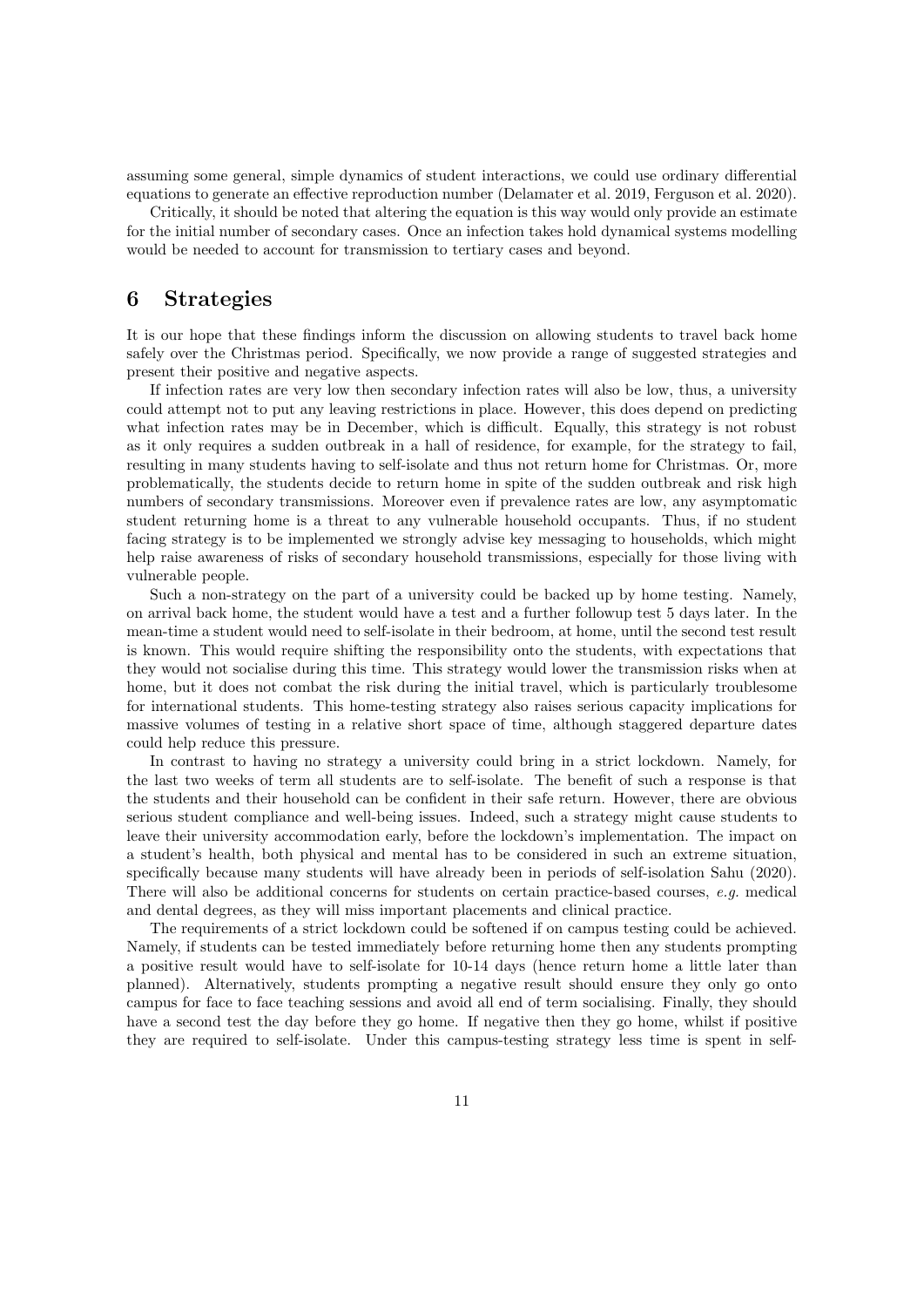isolation, perhaps prompting better compliance. Equally, the test results will reassure students and parents. However, compliance would still be an issue since we would require students to abstain from socialising during the run-up to Christmas. Equally, the ability to provide such a high volume of tests, as well as deliver results back in a timely manner, is a difficult logistic problem. However, as suggested with the home-testing strategy above, staggered departure dates could help reduce the pressure on the testing system.

Finally, if such campus-wide testing is not possible, but the prevalence is high enough that it is required then a university could focus its efforts on testing only those students who live with vulnerable people. This would dramatically reduce the amount of testing required, although it would cause new problems in estimating just how many tests would be needed. Equally, clear messaging to the students would be required to provide guidance on what counts as vulnerable.

The above suggestions are by no means a complete set of strategies. Neither are we suggesting that one plan of action will suit all universities due to their diversity of student body sizes and prevalence rates. Moreover, different universities maybe subject to different local governmental lockdown rules. The suggested strategies simply offer a broad set of guidelines that can be used and adapted, in conjunction with the data generated here, or by the reader generating their own data, to evidence a university's specific chosen policy.

## 7 Summary

Using a Monte-Carlo based approach and current data from the Covid-19 literature, we have been able to predict that each infected student that is allowed to return home is expected to produce (on average) just less that one further secondary infection. Our work has helped inform Welsh Government policy on the movement of university students in relation to both the firebreak (lockdown) in October/November 2020, and for the forthcoming vacation in December 2020. Although our results are heavily dependent on current available data, the method of result generation is robust and we offer the interested reader means by which they can rerun and adapt our simulations, thereby generating their own results based on localised parameters and thus for evaluating the associated risks of future movements of students to and from university settings.

## 8 Acknowledgements

JWM is supported by Knowledge Economy Skills Scholarships (KESS2), a pan-Wales higher-level skills initiative led by Bangor University on behalf of the Higher Education sector in Wales. It is part-funded by the Welsh Government's European Social Fund (ESF).

#### A Monte-Carlo Matlab code

The following code has been run and tested on Matlab R2019a. The code simulates NS (in our case  $10<sup>4</sup>$ ) stochastic samples of N students (in our case 1000). The code outputs the mean and 95% confidence intervals of the secondary infected population size.

The main inputs that can be modified by the user are: the probability distribution of household sizes, Hhsizes; the probabilities and standard deviations of secondary infections (depending on household size), Mean probs and Sd, respectively; the number of simulated students, N; the number of runs to average over, NS and the prevalence rates, I.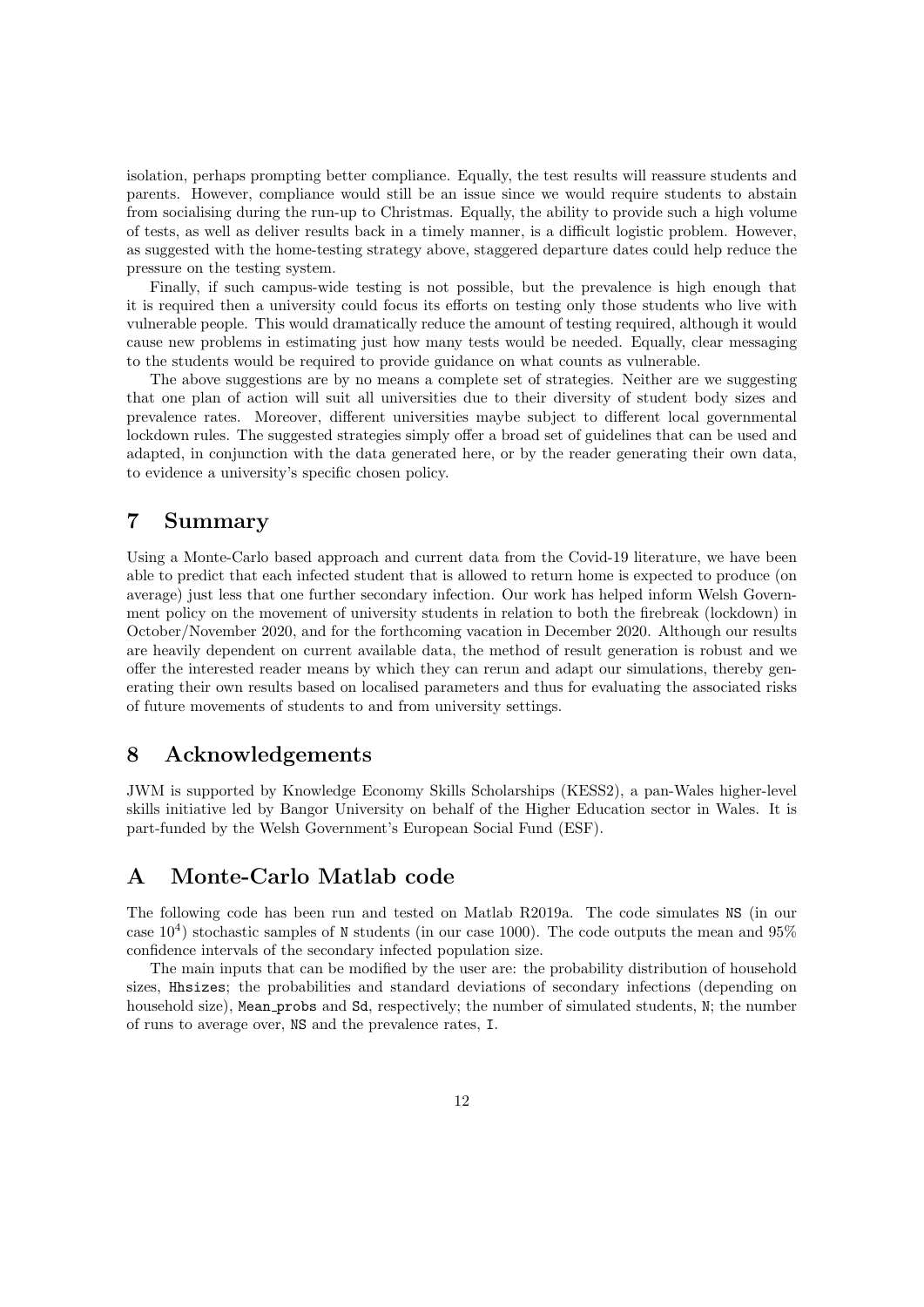Currently, the code includes data for household sizes ranging from 2 to 6, as this was what was available from the cited literature. However, should the user want to try alternative data for household sizes and second infection rates they must ensure that the vectors, Hhsizes, Mean probs and Sd are all the same length.

```
clear all
close all
clc
%% Input initialisation.
%% Defining the probability distributions.
% Percentage probability of household size (including student)
% 2 3 4 5 6+
Hhsizes=[22.1 27.6 27.7 10.1 4.3]/100;
% Note we ignore "single student" families, as they cannot infect anyone
% else.
% Data taken from Welsh Government analysis of the Annual Population Survey, 2019.
% https://gov.wales/annual-population-survey-july-2019-june-2020
% Rescale the probability boundaries to be 1.
Hhsizes=cumsum(Hhsizes/sum(Hhsizes));
Hhsizes=[0,Hhsizes];
% Mean probability (decimal) of infecting at least one other person in a
% household of size
% 2 3 4 5 6+
Mean probs=[0.49 0.41 0.32 0.25 0.25];
% Standard deviation of probability distribution for a household of size
% 2 3 4 5 6+
Sd=[0.3617 0.3847 0.3535 0.2806 0.1255];
% Data from Tables 1 and 2 of "Transmission dynamics of Covid-19 in household and ...
   community
% settings in the United Kingdom" Lopez Bernal et al, 2020.
% https://doi.org/10.1101/2020.08.19.20177188
%% Simulation parameters
N=1000; 8 Number of students
NS=1e4; \frac{1}{3} Number of simulations
I=[15 10 5 1.5 0.5]/100; % Prevalence rates to be simulated
%% Monte-Carlo algorithm
for l=1:length(I)
    rate=I(l); \frac{1}{2} Run the code for each prevalence rate
    for j=1:NS % We average over NS simulations.
        % For each simulation, choose Nos uniformly randomly distributed numbers.
        % One for each simulated student. If a given random number is lower than
        % the prevalence then the simulated student is assumed to have
       % Covid-19. Thus, p1 is an indicator variable of whether each
        % student is infected.
       p1=rand(1,N)<rate;
        % Initialise p2 and p3.
       p2=[];
       p3=[];
```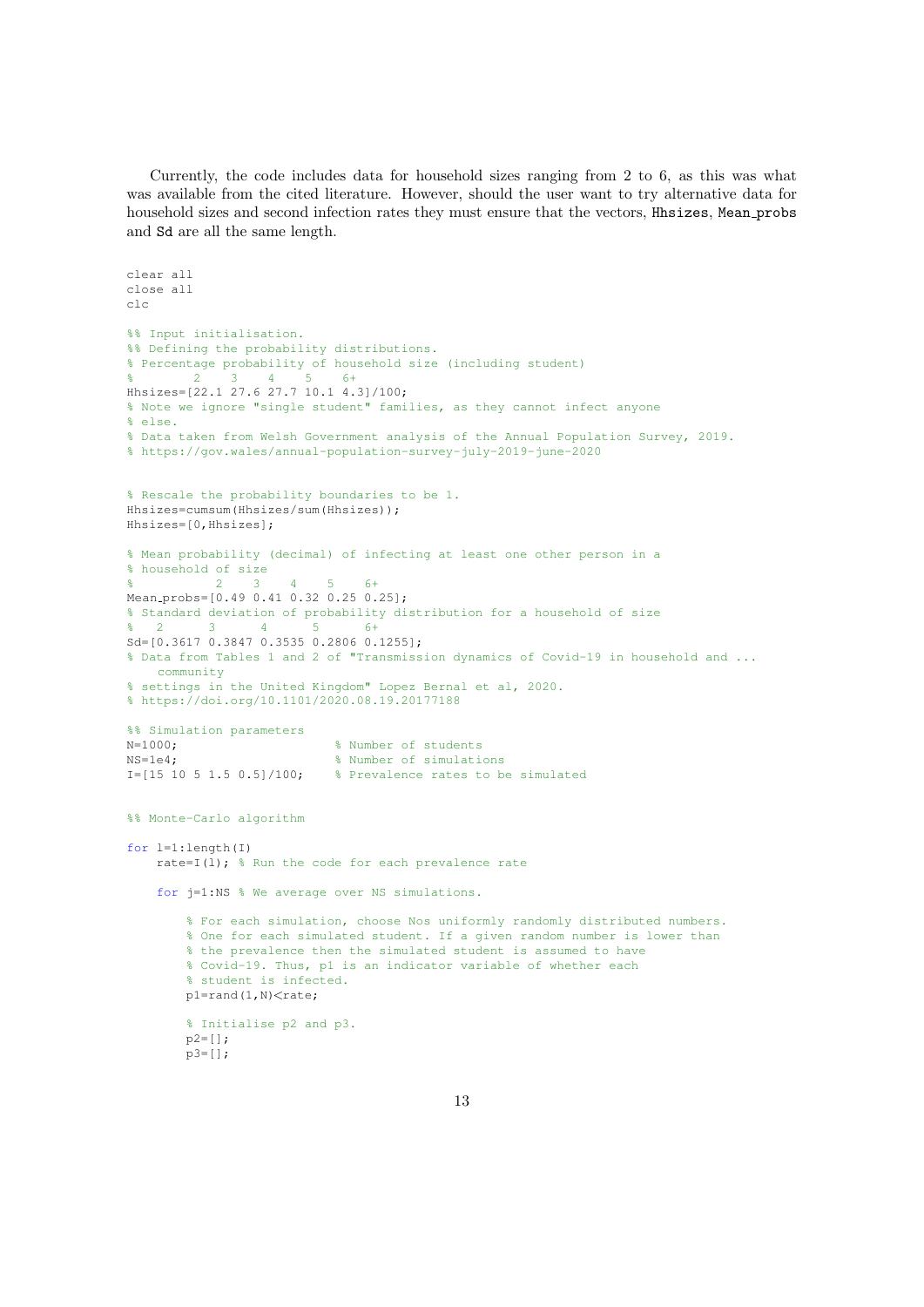```
r=rand(1,N); % Generate Nos uniformly distributed random numbers to sample ...
            from the household distribution
        for i=1:length(Hhsizes)-1
           p2(i,:)=i*(Hhsizes(i)< r).*(r<Hhsizes(i+1)); % Sampled household sizes, ...
                providing number of susceptible people.
            p3(i,:)=min(ones(1,N),abs(Mean-probs(i)+Sd(i)*randn(1,N))); % Probability ...
                of secondary infection.
        end
        p2p3=sum(p2.*p3); % Average number of infected inhibitants assuming additional ...
            infected occupant.
        Noi=p1.*p2p3: % Average number of secondary infections in each household.
        Noit(j)=sum(Noi); % Total number of secondary infections
   end
    %% Calculate the mean and standard deviations of the total number of secondary ...
        infections
   m(1)=mean(Noit);
   sd(1)=std(Noit);end
%% Output results as a table
Prevalence_in_percent=100*I';
Number-of-Secondary-infection=round(m, 1)';
Standard deviation=round(sd,1)';
Confidence_interval_lower=max(0,Number_of_Secondary_infection-1.96*Standard_deviation/sqrt(NS));
Confidence interval upper=Number of Secondary infection+1.96*Standard deviation/sqrt(NS);
```

```
table(Prevalence_in_percent,Number_of_Secondary_infection,...
    Confidence interval lower,Confidence interval upper)
```
## References

- Britton, T., Ball, F. & Trapman, P. (2020), 'A mathematical model reveals the influence of population heterogeneity on herd immunity to sars-cov-2', Science 369(6505), 846–849. URL: https://science.sciencemag.org/content/369/6505/846
- Callow, K. A., Parry, H. F., Sergeant, M. & Tyrrell, D. A. J. (1990), 'The time course of the immune response to experimental coronavirus infection of man', Epidem. Infect.  $105(2)$ , 435–446.
- Cardiff University (2020), 'COVID-19 case numbers in Cardiff University, accessed 4th November', accessed 4th November . URL: https://www.cardiff.ac.uk/coronavirus/covid-19-case-numbers
- Chahrour, M., Assi, S., Bejjani, M., Nasrallah, A. A., Salhab, H., Fares, M. & Khachfe, H. H. (2020), 'A bibliometric analysis of covid-19 research activity: A call for increased output', Cureus 12(3).
- Christensen, H., Turner, K., Trickey, A., Booton, R. D., Hemani, G., Nixon, E., Relton, C., Danon, L., Hickman, M. & Pollock, E. B. (2020), 'Covid-19 transmission in a university setting: a rapid review of modelling studies', medRxiv .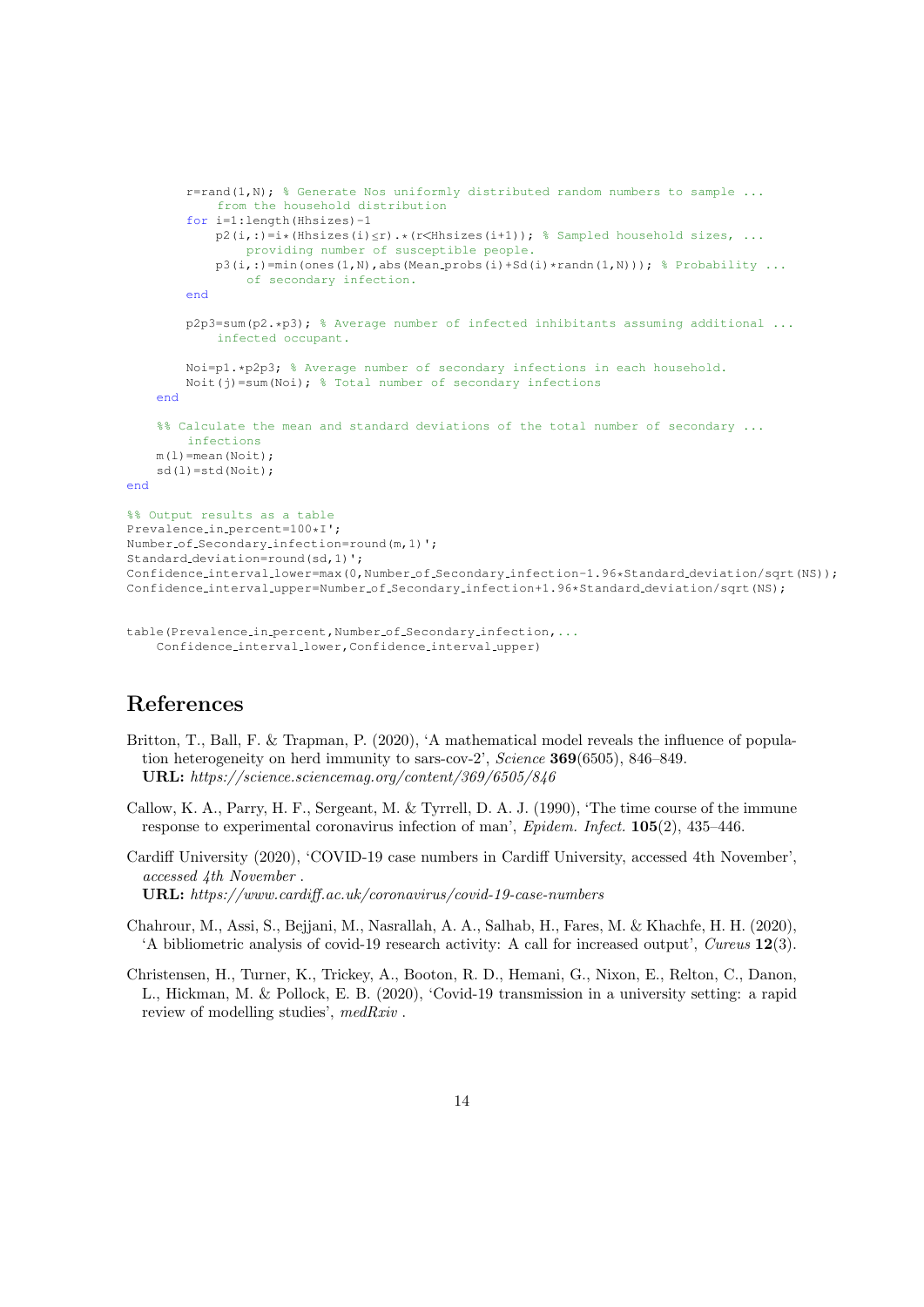- Currie, C. S. M., Fowler, J. W., Kotiadis, K., Monks, T., Onggo, B. S., R., D. A. & Tako, A. A. (2020), 'How simulation modelling can help reduce the impact of covid-19', Journal of Simulation pp. 1–15.
- Delamater, P. L., Street, E. J., Leslie, T. F., Yang, Y. T. & Jacobsen, K. H. (2019), 'Complexity of the basic reproduction number  $(r_0)$ ', *Emerg. infect. dis.* **25**(1), 1.
- Ferguson, N. M., Laydon, D., N.-G. G., Imai, N., Ainslie, K., Baguelin, M., Bhatia, S., Boonyasiri, A., Cucunubá, Z., Cuomo-Dannenburg, G. & Dighe, A. (2020), 'Impact of non-pharmaceutical interven-tions (npis) to reduce covid-19 mortality and healthcare demand', Imperial College COVID-19 Response Team .

URL: https://www.imperial.ac.uk/media/imperial-college/medicine/sph/ide/gidafellowships/Imperial-College-COVID19-NPI-modelling-16-03-2020.pdf

- Fishman, G. (2013), Monte Carlo: Concepts, Algorithms, and Applications, Springer Science & Business Media.
- Husky, M. M., Kovess-Masfety, V. & Swendsen, J. D. (2020), 'Stress and anxiety among university students in france during covid-19 mandatory confinement', Compre. Psych. 102, 152191. URL: http://www.sciencedirect.com/science/article/pii/S0010440X2030033X
- Landau, D. P. & Binder, K. (2014), A Guide to Monte Carlo Simulations in Statistical Physics, Cambridge University Press.
- Latif, S., Usman, M., Manzoor, S., Iqbal, W., Qadir, J., Tyson, G., Castro, I., Razi, A., Boulos, M. N. K. & Weller, A. (2020), 'Leveraging data science to combat covid-19: A comprehensive review'.
- Laxminarayan, R., Wahl, B., Dudala, S. R., Gopal, K., Mohan B, C., Neelima, S., Jawahar Reddy, K. S., Radhakrishnan, J. & Lewnard, J. A. (2020), 'Epidemiology and transmission dynamics of covid-19 in two indian states', Science  $370(6517)$ , 691–697. URL: https://science.sciencemag.org/content/370/6517/691
- Lewis, N. M., Chu, V. T., Ye, D., Conners, E. E., Gharpure, R., Laws, R. L., Reses, H. E., Freeman, B. D., Fajans, M., Rabold, E. M., Dawson, P., Buono, S., Yin, S., Owusu, D., Wadhwa, A., Pomeroy, M., Yousaf, A., Pevzner, E., Njuguna, H., Battey, K. A., Tran, C. H., Fields, V. L., Salvatore, P., O'Hegarty, M., Vuong, J., Chancey, R., Gregory, C., Banks, M., Rispens, J. R., Dietrich, E., Marcenac, P., Matanock, A. M., Duca, L., Binder, A., Fox, G., Lester, S., Mills, L., Gerber, S. I., Watson, J., Schumacher, A., Pawloski, L., Thornburg, N. J., Hall, A. J., Kiphibane, T., Willardson, S., Christensen, K., Page, L., Bhattacharyya, S., Dasu, T., Christiansen, A., Pray, I. W., Westergaard, R. P., Dunn, A. C., Tate, J. E., Nabity, S. A. & Kirking, H. L. (2020), 'Household Transmission of SARS-CoV-2 in the United States', Clin. Infect. Dis. . ciaa1166. URL: https://doi.org/10.1093/cid/ciaa1166
- Lopez Bernal, J., Panagiotopoulos, N., Byers, C., Garcia Vilaplana, T., Boddington, N. L., Zhang, X., Charlett, A., Elgohari, S., Coughlan, L., Whillock, R., Logan, S., Bolt, H., Sinnathamby, M., Letley, L., MacDonald, P., Vivancos, R., Edeghere, O., Anderson, C., Paranthaman, K., Cottrell, S., McMenamin, J., Zambon, M., Dabrera, G., Ramsay, M. & Saliba, V. (2020), 'Transmission dynamics of covid-19 in household and community settings in the united kingdom',  $medRxiv$ . URL: https://www.medrxiv.org/content/early/2020/08/22/2020.08.19.20177188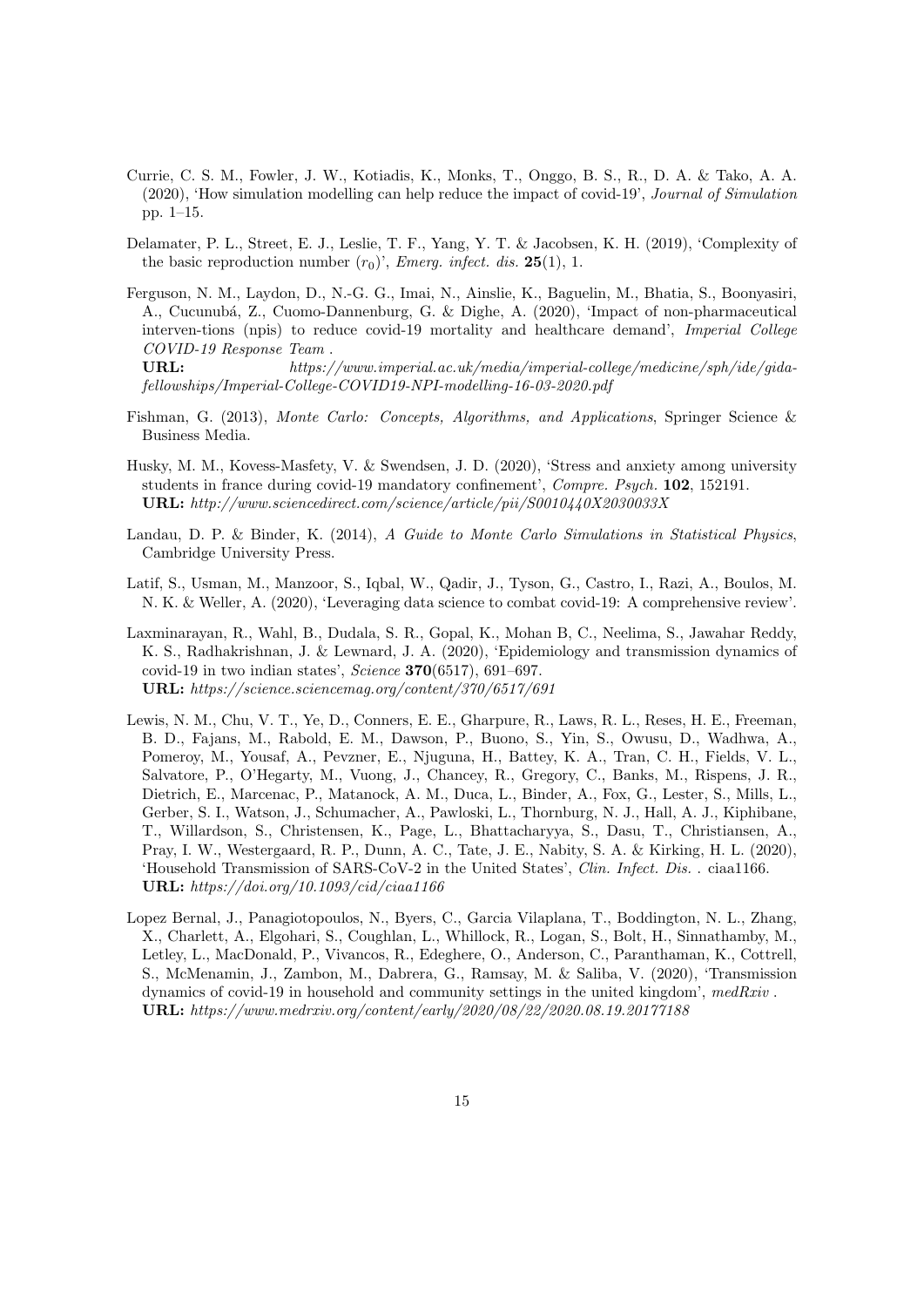Mahmood, I., Arabnejad, H., Suleimenova, D., Sassoon, I., Marshan, A., Serrano-Rico, A., Louvieris, P., Anagnostou, A., Taylor, S. J. E., Bell, D. & Groen, D. (2020), 'Facs: a geospatial agent-based simulator for analysing covid-19 spread and public health measures on local regions', J. Sim.  $0(0)$ , 1–19.

URL: https://doi.org/10.1080/17477778.2020.1800422

- Manly, B. F. J. (2006), Randomization, Bootstrap and Monte Carlo Methods in Biology, Vol. 70, CRC press.
- ONS (2020), 'Coronavirus (COVID-19) Infection Survey: characteristics of people testing positive for COVID-19 in England: October 2020', accessed 4th November . URL: https://www.ons.gov.uk/peoplepopulationandcommunity /healthandsocialcare/conditionsanddiseases/articles /coronaviruscovid19infectionsinthecommunityinengland/october2020
- Perez-Reche, F. & Strachan, N. (2020), 'Estimating the number of covid-19 cases being introduced into uk higher education institutions during autumn 2020', medRxiv .
- Rapanta, C., Botturi, L., Goodyear, P., Guàrdia, L. & Koole, M. (2020), 'Online university teaching during and after the covid-19 crisis: Refocusing teacher presence and learning activity', *Postdigi*. Sci. Edu. pp. 1–23.
- Ripperger, T. J., Uhrlaub, J. L., Watanabe, M., Wong, R., Castaneda, Y., Pizzato, H. A., Thompson, M. R., Bradshaw, C., Weinkauf, C. C., Bime, C., Erickson, H. L., Knox, K., Bixby, B., Parthasarathy, S., Chaudhary, S., Natt, B., Cristan, E., El Aini, T., Rischard, F., Campion, J., Chopra, M., Insel, M., Sam, A., Knepler, J. L., Capaldi, A. P., Spier, C. M., Dake, M. D., Edwards, T., Kaplan, M. E., Scott, S. J., Hypes, C., Mosier, J., Harris, D. T., LaFleur, B. J., Sprissler, R., Nikolich-Žugich, J. & Bhattacharya, D. (2020), 'Orthogonal sars-cov-2 serological assays enable surveillance of low-prevalence communities and reveal durable humoral immunity', Immunity .

URL: http://www.sciencedirect.com/science/article/pii/S1074761320304453

- Rosenberg, E. S., Dufort, E. M., Blog, D. S., Hall, E. W., Hoefer, D., Backenson, B. P., Muse, A. T., Kirkwood, J. N., St. George, K., Holtgrave, D. R., Hutton, B. J. & Zucker, H. A. (2020), 'COVID-19 Testing, Epidemic Features, Hospital Outcomes, and Household Prevalence, New York State—March 2020', Clin. Infect. Dis. 71(8), 1953–1959. URL: https://doi.org/10.1093/cid/ciaa549
- Rubinstein, R. Y. & Kroese, D. P. (2016), Simulation and the Monte Carlo Method, John Wiley & Sons.
- Sahu, P. (2020), 'Closure of universities due to coronavirus disease 2019 (covid-19): impact on education and mental health of students and academic staff', Cureus  $12(4)$ .
- Seow, J., Graham, C., Merrick, B., Acors, S., Pickering, S., Steel, K. J. A .and Hemmings, O., O'Byrne, A., Kouphou, N. & Galao, R. P. (2020), 'Longitudinal observation and decline of neutralizing antibody responses in the three months following sars-cov-2 infection in humans', Nature Microbiol. pp. 1–10.
- Tan, W., Lu, Y., Zhang, J., Wang, J., Dan, Y., Tan, Z., He, X., Qian, C., Sun, Q. & Hu, Q. (2020), 'Viral kinetics and antibody responses in patients with covid-19', medRxiv .